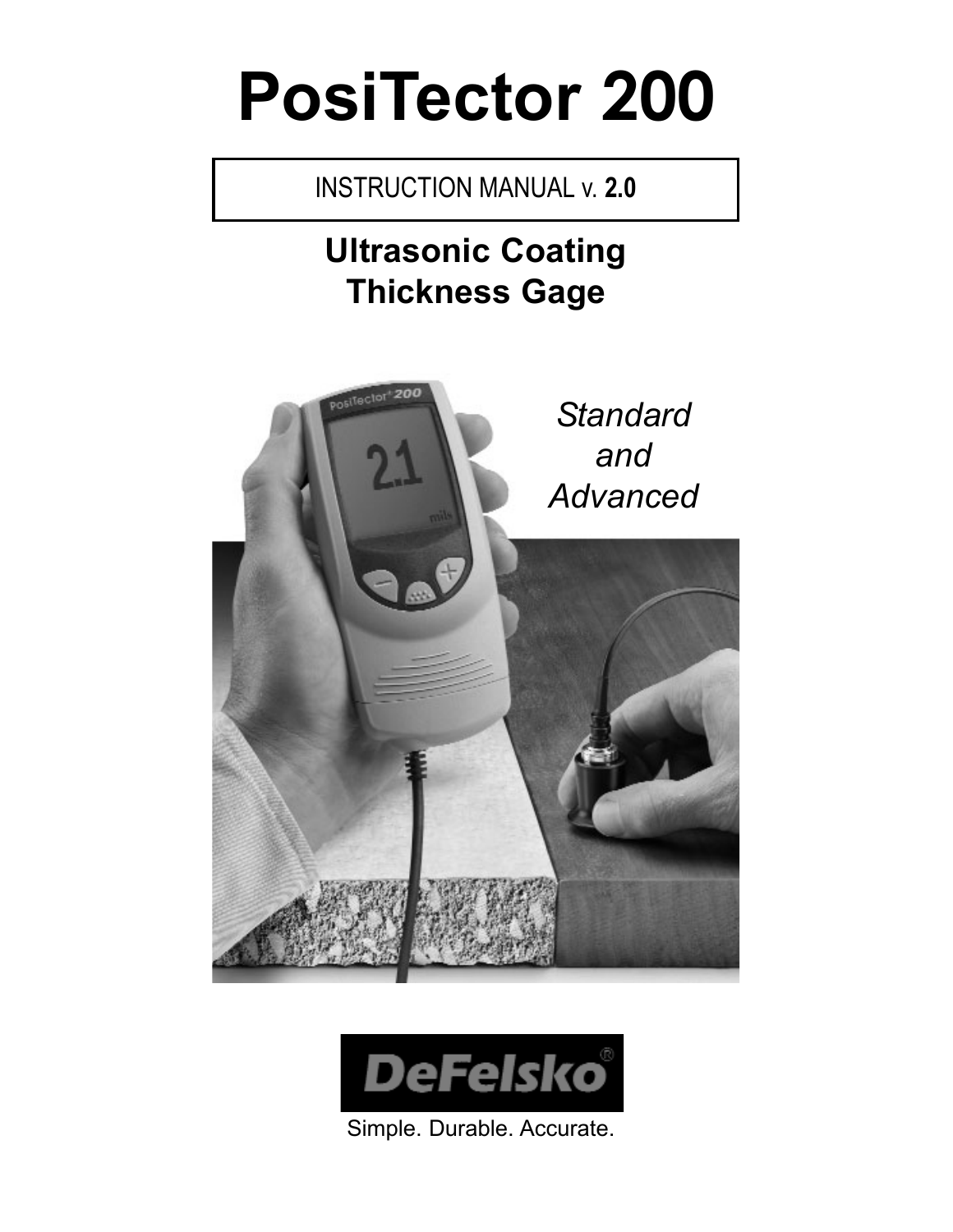### **Introduction Introduction**

The *PosiTector 200* is a hand-held Coating Thickness Gage that uses a non-destructive ultrasonic principle to measure coating thickness on a wide variety of substrates.

The *PosiTector 200* probe emits a high frequency sound pulse that travels into the coating via a coupling gel and reflects from ANY surface that is different in density. Coating thickness readings are obtained by measuring the time taken for the ultrasonic signal to propagate from the probe to the coating/substrate interface and back. The travel time is divided by two and multiplied by the velocity of sound in the coating to obtain the thickness of the coating.



**NOTE:** Throughout this manual, the  $(W)$  symbol indicates more information about the particular topic or feature is available on our website.

Go to: www.defelsko.com/manuals

### **Power-up / Power-down Power-up / Power-down**

The *PosiTector 200* powers-up when any button is pressed. To preserve battery life, the Gage powersdown after approximately 3 minutes of no activity. All settings are retained.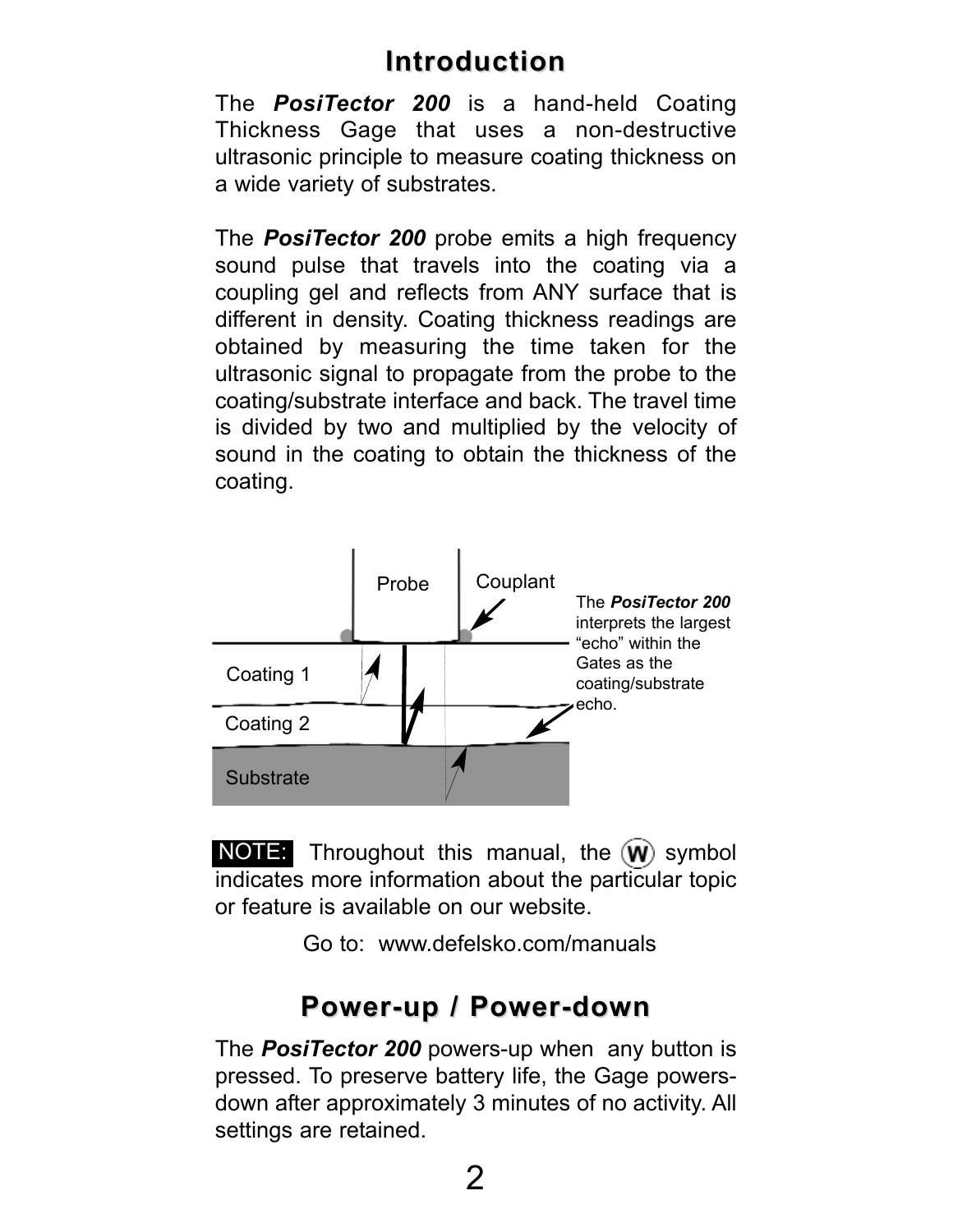#### *Certification*

All probes or gages are shipped with a Certificate of Calibration. For organizations with re-certification requirements, gages may be returned at regular intervals for calibration. DeFelsko recommends that customers establish gage calibration intervals based upon their own experience and work environment. Based on our product knowledge, data and customer feedback, a one year calibration interval from either the date of calibration, date of purchase, or date of receipt is a typical starting point.

### **Operation Overview Operation Overview**

1. Turn the Gage **ON** (see Power-Up pg.2)

2. **ZERO** the probe (see pg.5)

3. **ADJUST** to a known thickness, if necessary (see pg.8)

4. **MEASURE** the part (see pg.5)



#### **Couplant Couplant**

Couplant is required to propagate ultrasound into the coating. Water is a good couplant for smooth coatings. Use the supplied glycol gel for rougher coatings. While it is unlikely that the couplant will damage the finish or leave a stain on the surface, we suggest testing the surface by using the couplant on a sample. If testing indicates that staining has occurred, a small amount of water can be used instead of couplant. Consult the Material Safety Data Sheet available on our website and your coating supplier if you suspect the couplant may damage the coating. Other liquids such as liquid soap may also be used.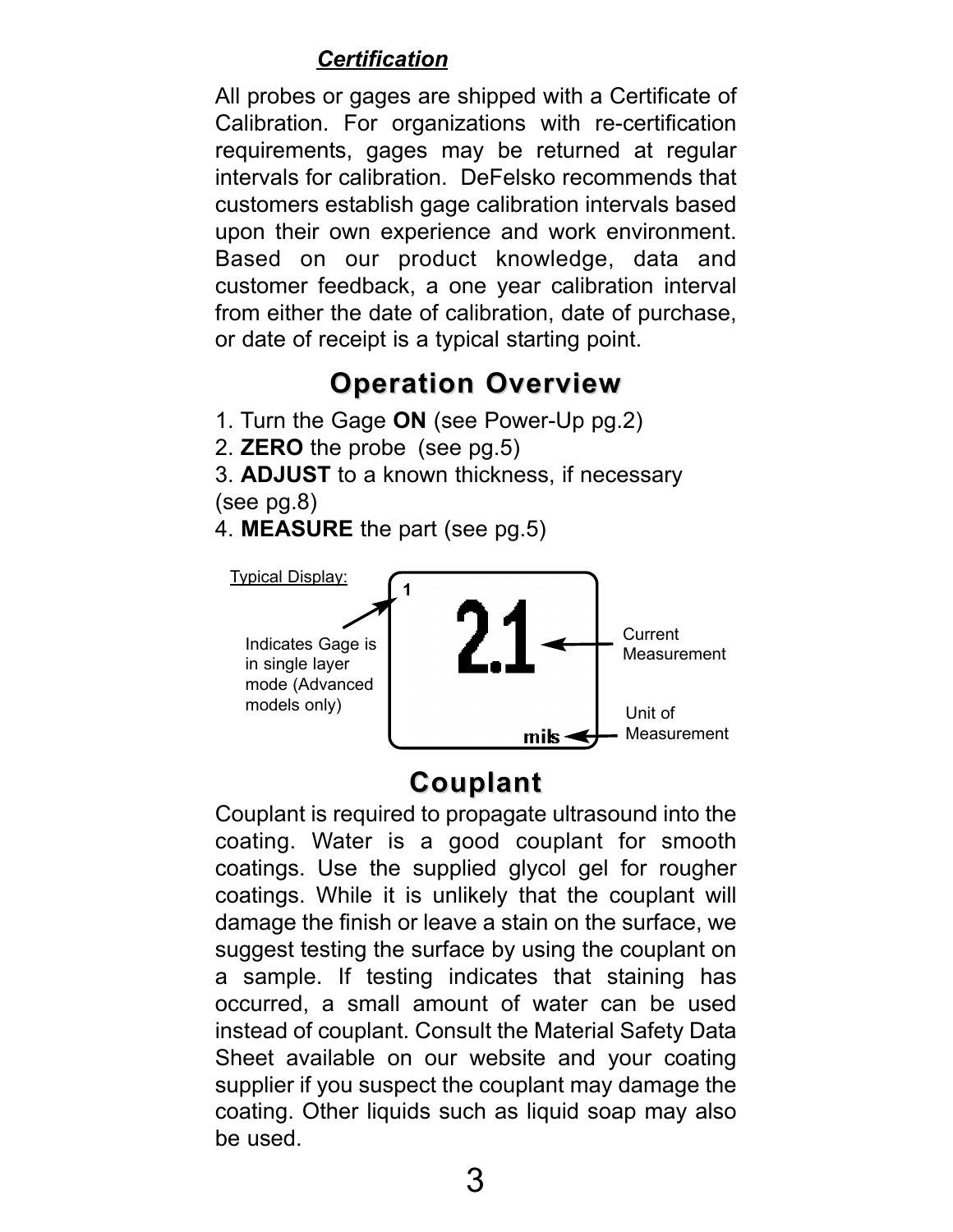### **Menu Operation Menu Operation**

Gage functions are menu controlled. To access the Menu, turn the Gage on, then press the  $(m)$  button.



To navigate, press **(-)** to scroll **DOWN, (+)** to scroll **UP** and  $(x)$  to **SELECT**. Press both (-)(+) buttons at any time to exit any menu or select **Exit** from the Menu.

**List** boxes have a down arrow on the right-hand side. Use the **(-)** and **(+)** buttons until your desired choice appears, then press  $(x, y)$  to select this choice and move focus onto the next item.

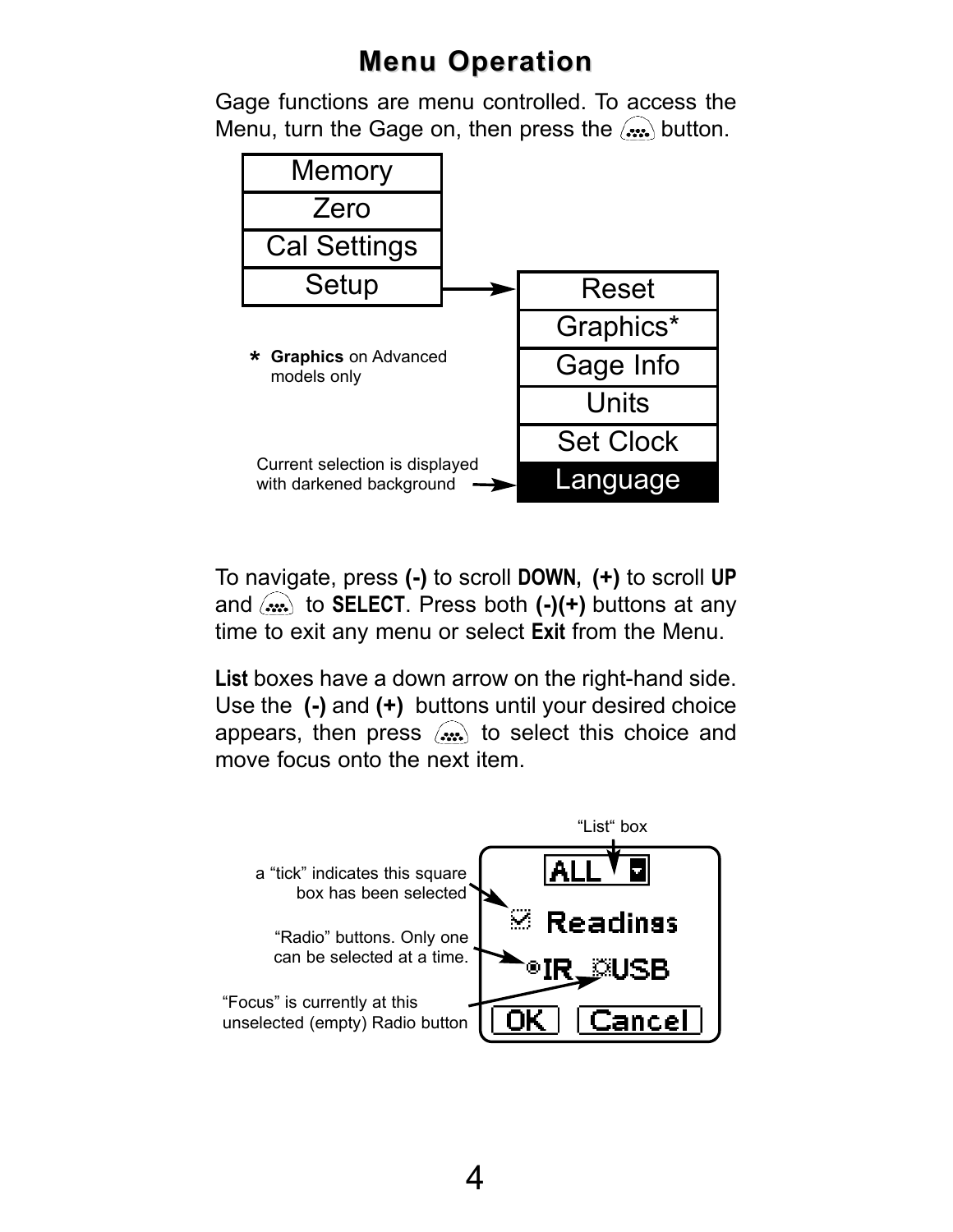### **How to Measure How to Measure**

1. Apply couplant to the surface of your part.

2. After power-up, place the probe FLAT on the surface and press down.

3. Lift the probe when you hear a double BEEP or see the green indicator light blink. Measurement result is displayed on the LCD.



A second reading may be taken at the same spot by continuing to hold the probe down on the surface.

4. When completely finished, wipe the probe clean of couplant then return both Gage and probe to the protective case. There is no need to disconnect the probe from the Gage during storage.

### **Zero Menu Option Zero Menu Option**

Zero

The probe must be periodically zeroed using the **ZERO** menu option to compensate for both extreme temperature and probe wear effects. Before using, allow the probe to reach ambient temperature. Wipe the probe clean of couplant.

If measurements will be made in extreme hot or cold temperatures, it is recommended to **ZERO** the probe in the working environment.

If measurements will be made on rough substrates, it is recommended to periodically **ZERO** the probe to compensate for wear.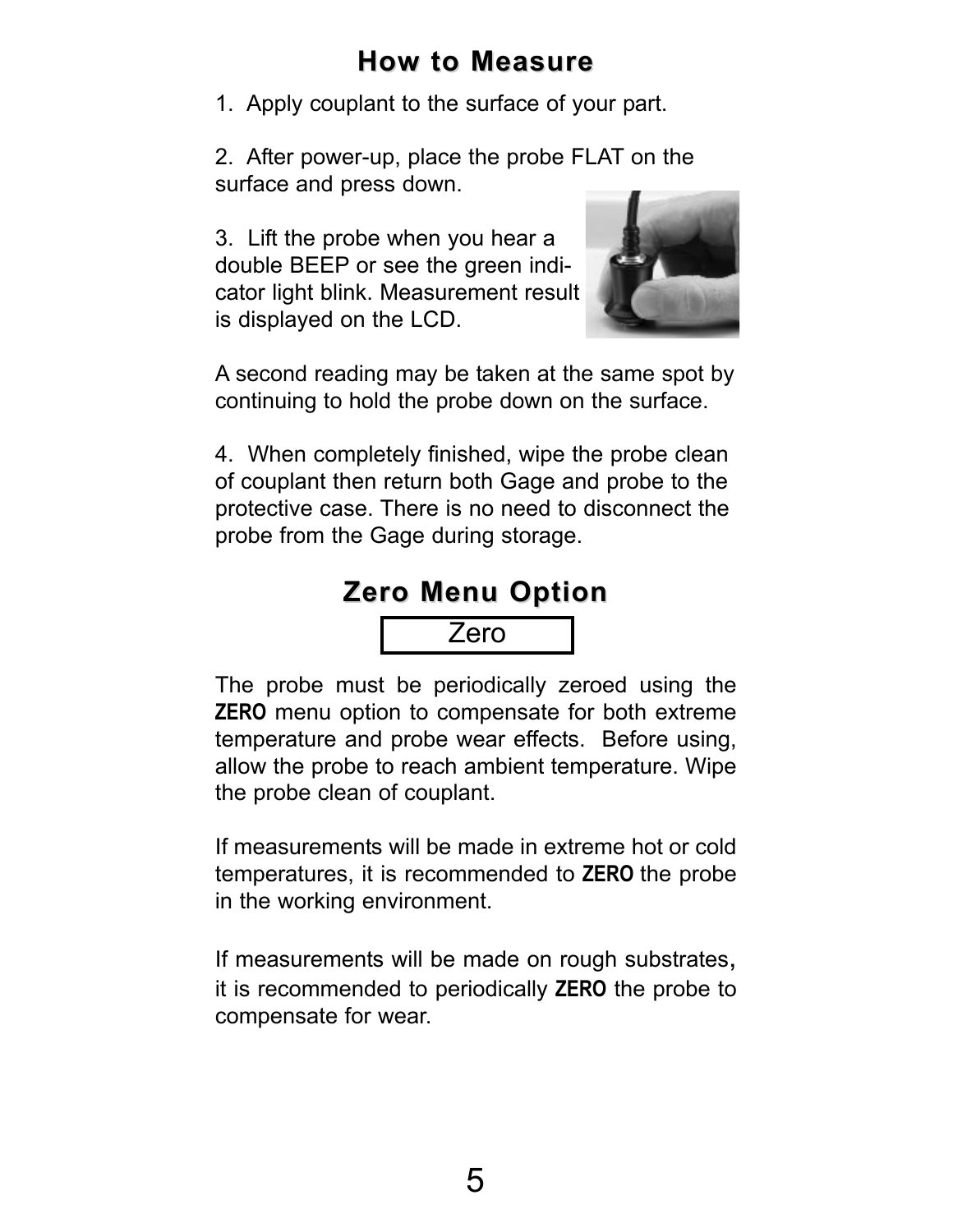### **Set Gates Option Set Gates Option**

Set Gates

Each probe has a measuring range as shown on page 19. For example the *C probe* can measure coatings in the range of 50 to 3800 microns (2 to 150 mils).

Gates are used to narrow the range of thickness that the Gage examines. **Gate A** sets the minimum thickness limit and **Gate B** the maximum.



For most applications the default Gate values do not have to be adjusted. But some conditions may exist in the user's application that cause the Gage to display very low or non-repeatable readings. These conditions include…

·rough or textured coatings ·hard (dense) coatings ·coatings applied in multiple layers ·coatings applied on a very thin, hard substrate

**Important:** When measuring, the Gage finds the most distinct interface within the two Gate settings. If the coating thickness is outside this range, incorrect or dashed readings may occur. The *PosiTector 200* interprets the largest "echo" or echoes within the gates as the coating/substrate echo.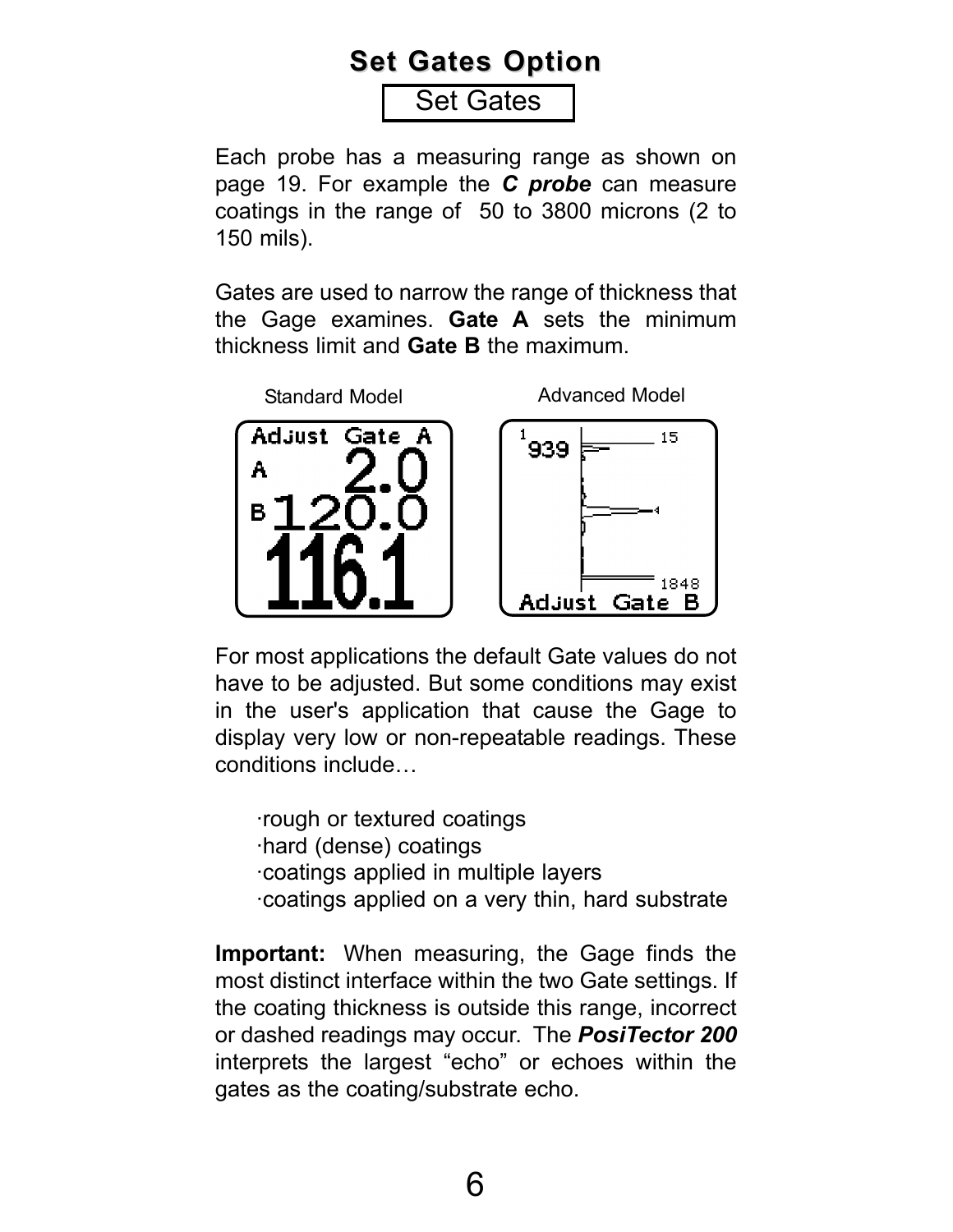To make adjustments:

- 1. Measure the coated part.
- 2. Select the **Set Gates** menu option.
- 3. Gate **A** can be changed first. Adjust the value down  $(-)$  or up  $(+)$ . Press  $(x)$  to accept the value and to move to Gate **B**.
- 4. Gate **B** can now be changed. Adjust the value down  $(-)$  or up  $(+)$ .
- 5. Press  $(x)$  to accept the value. Standard models will exit.
- 6. Advanced models will display a Cursor which allows analysis of the peaks displayed in the Graph. Adjust the Cursor down  $(-)$  or up  $(+)$ .  $(W)$ Press  $(x, \cdot)$  to accept Gate values and exit.

#### NOTE:

Use the Cursor to measure multi-layer coating systems with more than 3 distinct layers.



Here are some typical Gate settings...

| <b>Expected paint thickness</b> | Gate A | Gate B                                      |
|---------------------------------|--------|---------------------------------------------|
| 500um (20 mils) on concrete     |        | 130 $\mu$ m (5 mils) 1000 $\mu$ m (40 mils) |
| 50um (2 mils) on wood           |        | $25\mu m$ (1 mil) $250\mu m$ (10 mils)      |

NOTE: The displayed thickness reading may change when Gate values are adjusted. The new thickness value represents the distance to the "loudest" interface within the new A/B Gate values (see pg.2). This handy feature makes it easy to ignore other measurements such as surface roughness.

For additional help with Gates see Application Notes (pg.15)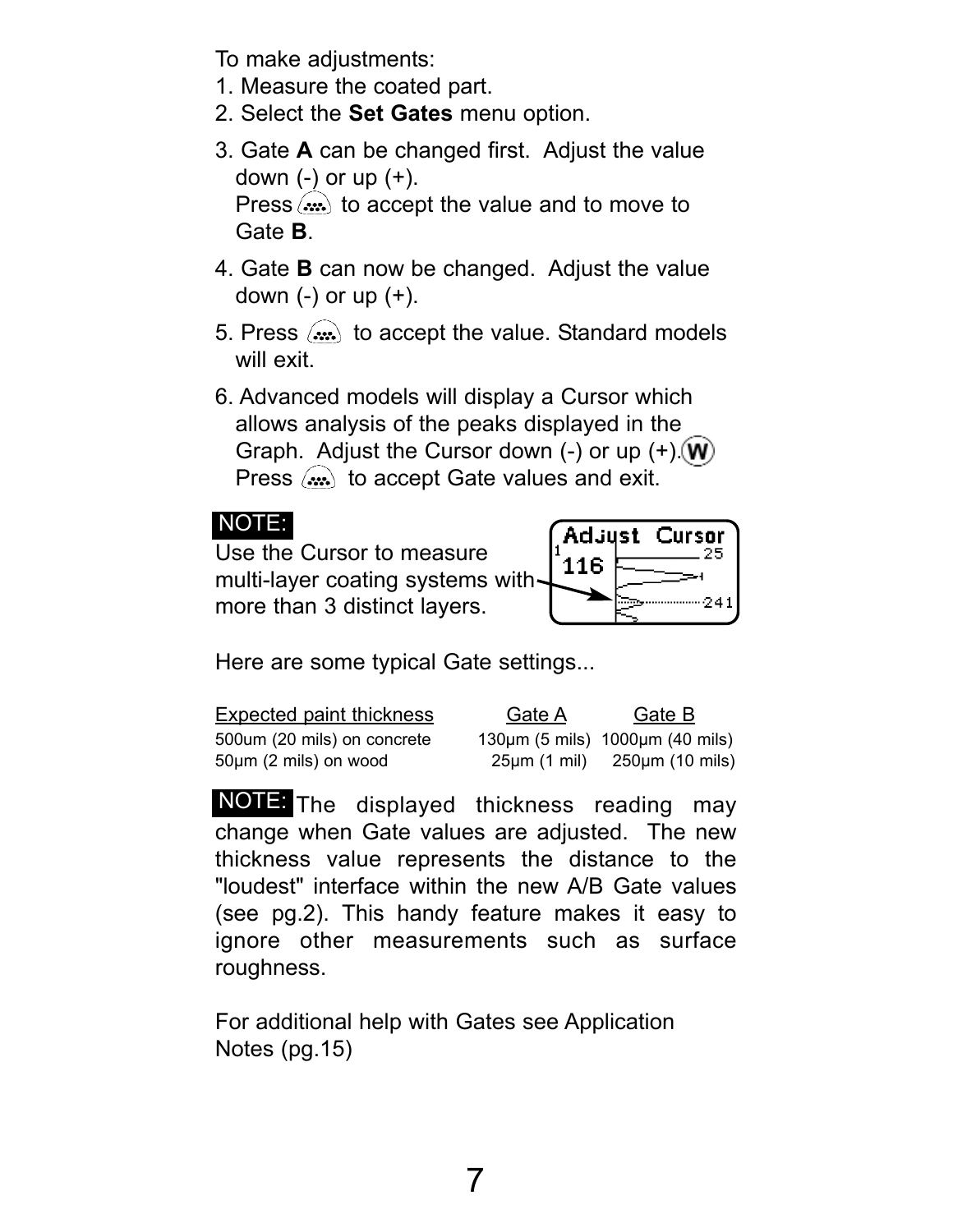### **Adjust Thickness Option Adjust Thickness Option**

#### Adj Thickness

Select a reference standard of material as close as possible in composition to the intended application. For best results, the thickness of the reference standard should be equal to or slightly greater than the thickness of the coating to be measured.

1. Apply a drop of couplant onto the reference standard.

2. Measure the reference standard.

3. Lift the probe. Select the **Adj Thickness** menu option.

4. Adjust the display down (-) or up (+) to the reference standard thickness.

5. Press  $\langle \cdot \cdot \cdot \rangle$  to store the adjustment. Standard models will exit.

6. Advanced models with more than 1 layer selected will continue to the next layer. Adjust the thickness (step 4) and store the adjustment by pressing  $(x, \cdot)$ . When all layers have been adjusted, the gage will exit the **Adj Thickness** option.

Note: A **Reset** (pg.11) will restore factory settings.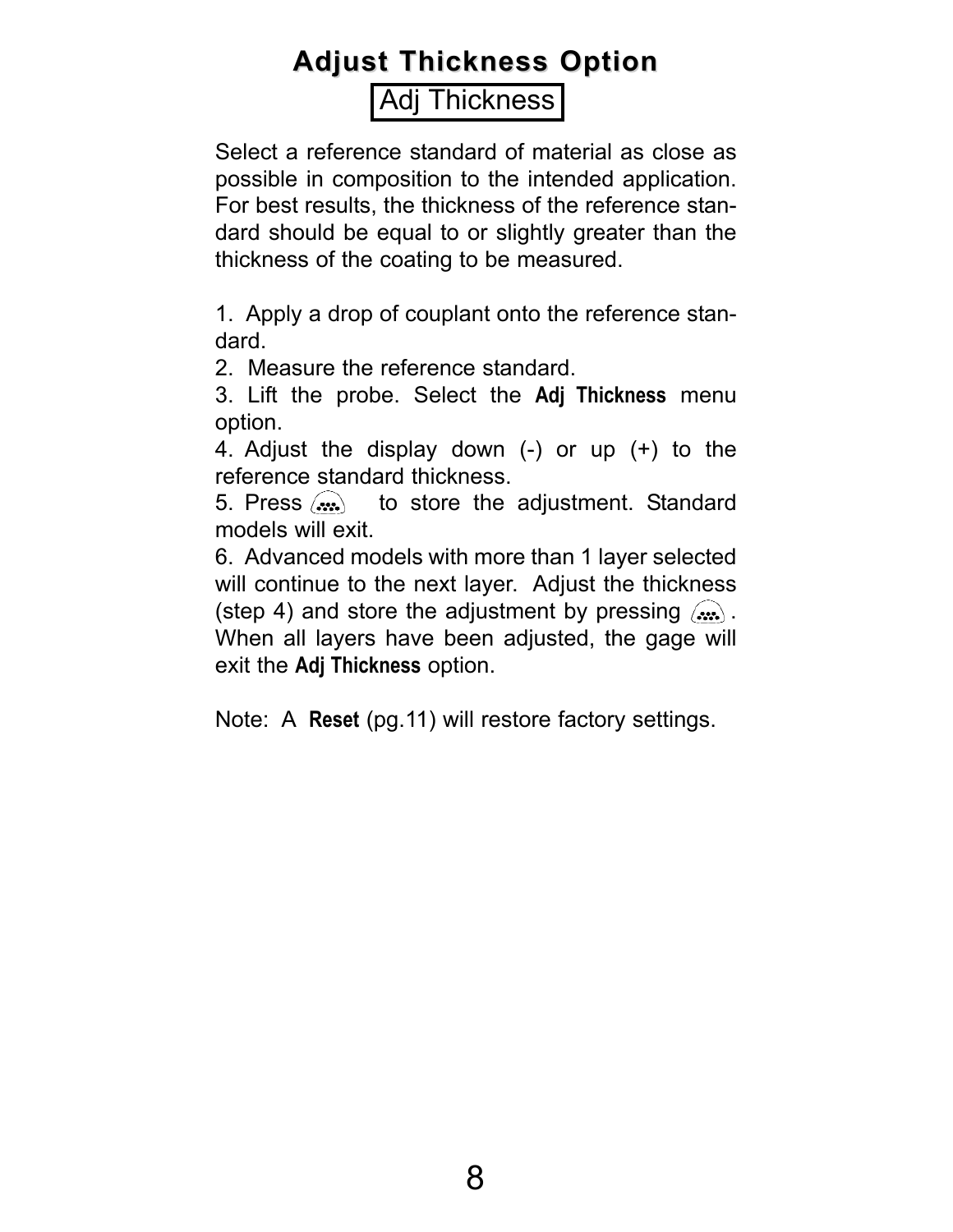### **Memory Mode Memory Mode**

#### **Memory**

The *PosiTector 200* can record 10,000 measurements in up to 1000 groups (batches) for on-screen statistical purposes, for printing to an optional IR printer, or for downloading to a personal computer using optional *PosiSoft* software and USB cable.

### New Batch

-closes any currently opened batch and creates a new batch name using the next higher number. For example, if only **Batch 1** and **Batch 3** exist, then **Batch 4** would be created and made the current batch. Statistics are displayed and each measurement will now be simultaneously shown on the display and stored into this new batch. On screen statistics are immediately updated with each measurement. New batch names are date stamped at the time they are created.

Shortcui: When a batch is open, create a new batch by pressing  $(+)$ 



-selects a previously created batch name to open and make current. If it contains measurements, onscreen statistics will immediately reflect values calculated from this batch.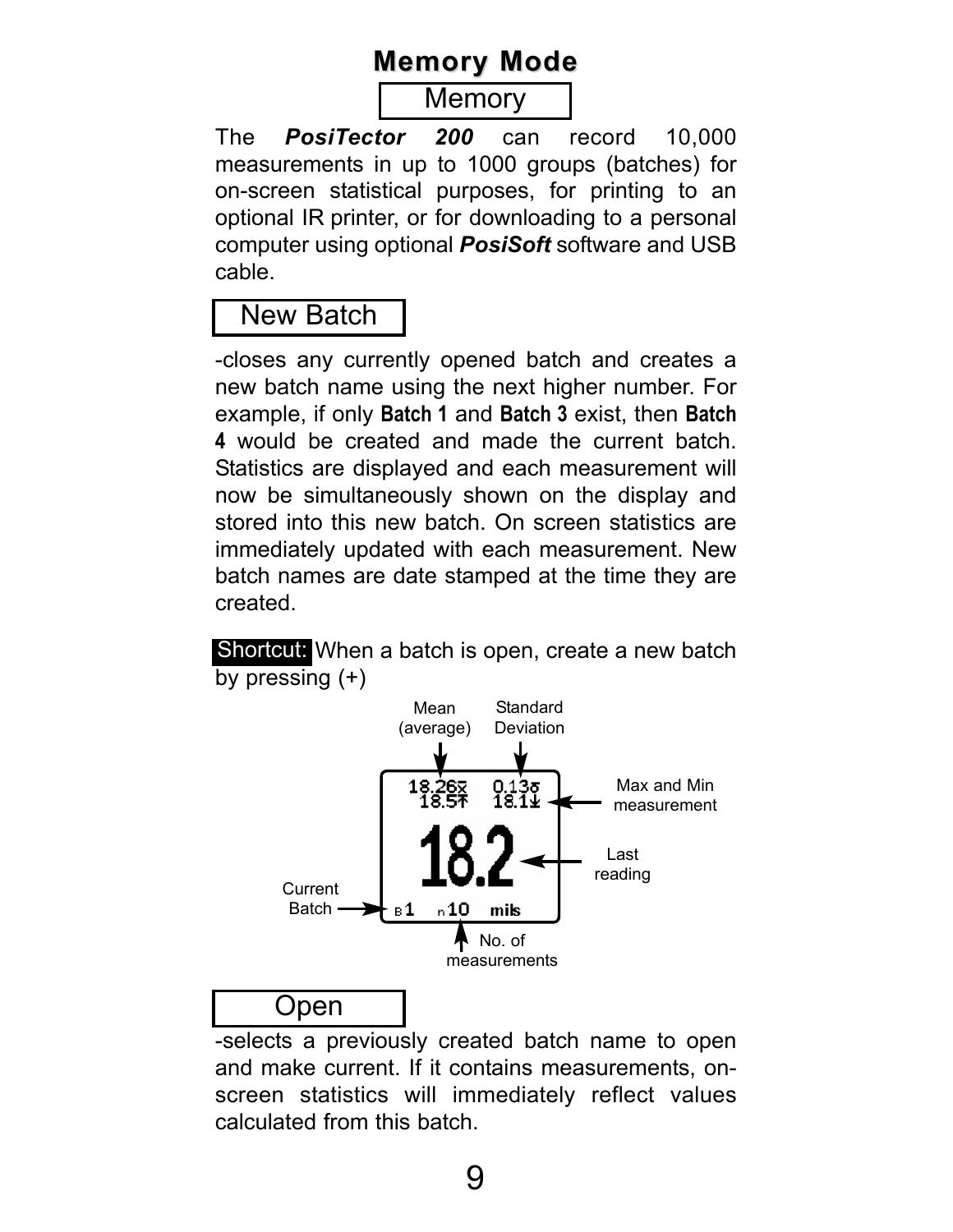#### **Close**

-stops the recording process, closes the current batch, and removes the statistics from the display.

#### **Delete**

-removes a batch completely from memory. The name is deleted and all measurements are erased.

#### View

-lists all readings on the display from the current or most recently used batch. It begins by showing the last 10 measurement values. Scroll using the **(-)** or **(+)** buttons. Hold for 1 second to scroll a page at a time.

To change or delete a value, scroll to that value (align the "+" symbol beside it) then either take another measurement to change it, or press  $\left(\mathbf{m}\right)$  to delete it or exit. Statistics are updated.

#### Print

-prints all stored measurements to the optional IR printer or to a PC's default Windows printer via the optional USB cable and PosiSoft software. Press **(-)(+)** simultaneously to cancel printing.

#### NOTE:

Remove the last reading from the current open batch by pressing **(-)**.

Downloading Measurements Stored in Memory Measurements stored in the Gage's memory (in batches) can be downloaded to a computer using optional PosiSoft software and USB cable. Measurements are not erased from memory after downloading.

*PosiSoft®* allows entry of notes and annotations, prints histograms and basic charts, manages data, and readings can be exported to a document or spreadsheet. (W)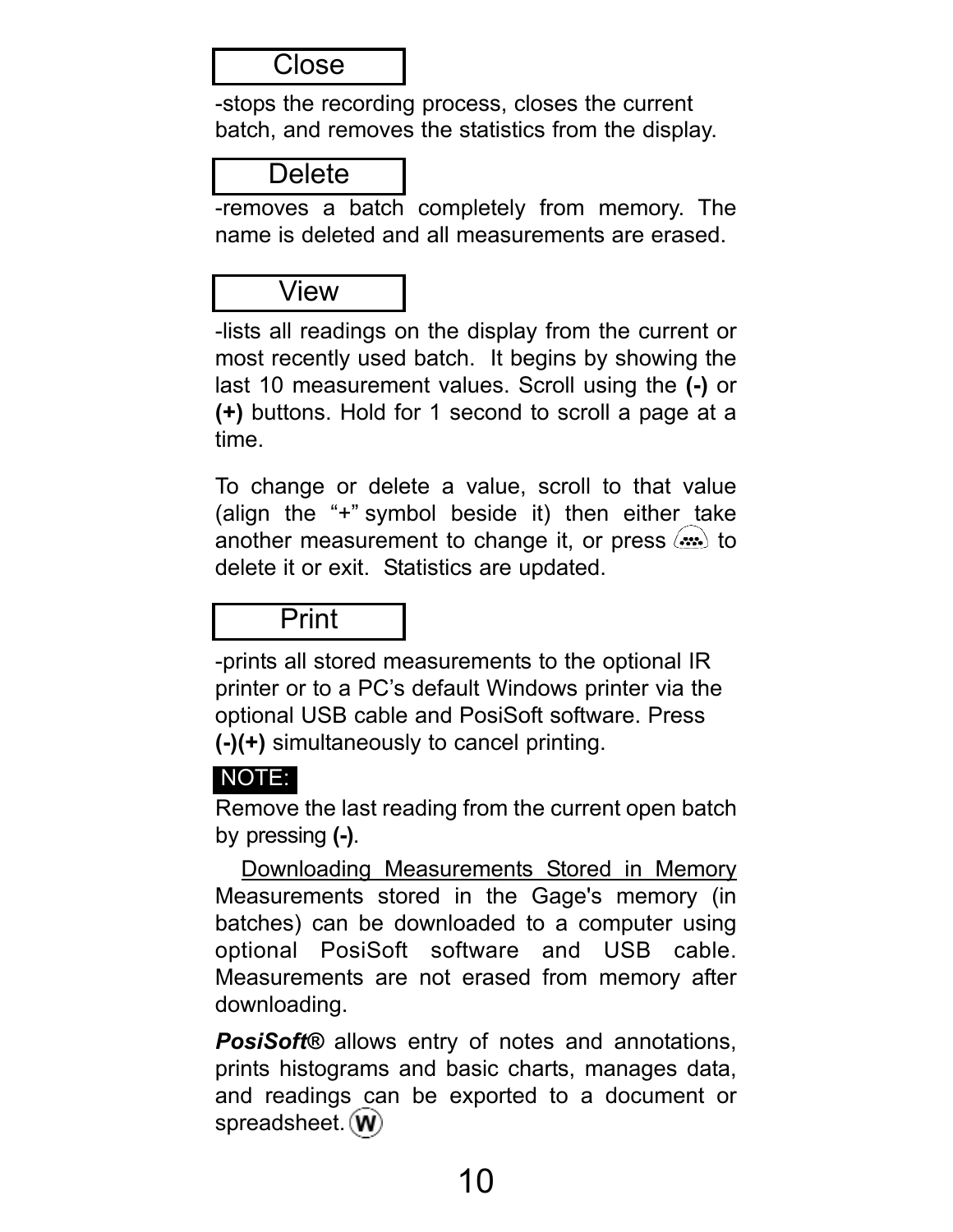### **Setup Menu Setup Menu**

**Setup** 

Reset

**Reset** restores factory settings and returns the Gage to a known, out-of-the-box condition. It is handy when you want to "start all over"

The following occurs:

- all batches are closed and stored measurements are erased.
- calibration adjustments are cleared and returned to the Gage's factory calibration settings.
- Gates are returned to default settings.
- menu setting are returned to the following: **Memory** = OFF **Graphics** = OFF (Advanced models only)

A more thorough **Reset** can be performed by holding the **(+)** button when the Gage is powered down until the Reset symbol  $\triangle$  appears. It performs the same function as a menu Reset with addition of **Units** = microns, and **Language** = English.

Graphics | Advanced models only

The right hand side of the screen can be used to display a graphical representation of the ultrasonic pulse as it passes through the coating system.



Shortcut: Press the (+) to toggle Graphics On/Off (shortcut is active when **Memory** is off)

As the probe is depressed and the ultrasonic pulse travels through the coating system, the pulse encounters changes in density at the interfaces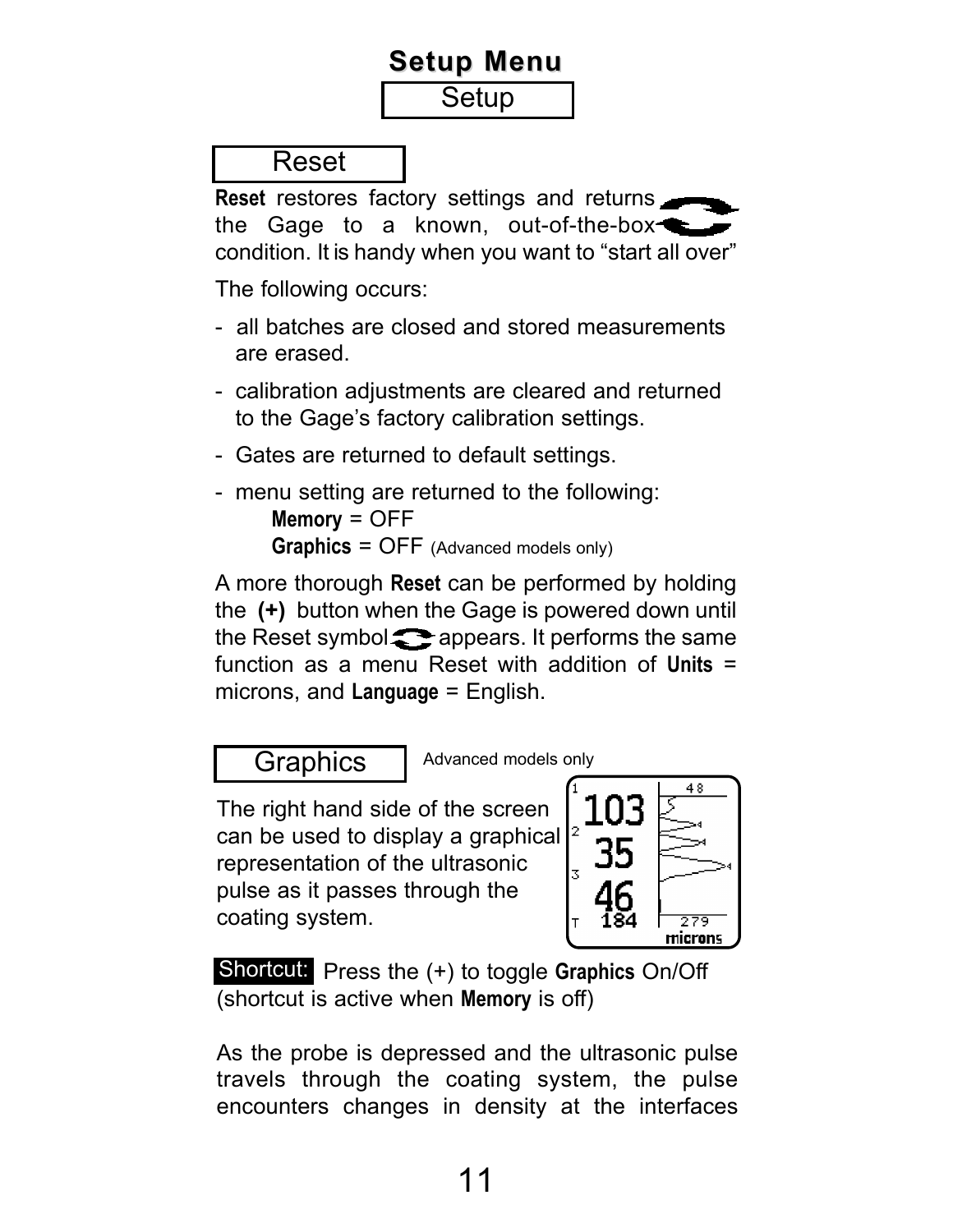between coating layers and between the coating and the substrate.

These interfaces are depicted by a "peak". The greater the change in density the higher the peak. The more gradual the change in density, the greater the width of the peak. For example, two coatings layers made of essentially the same material and "blended" would result in a low, wide peak. Two materials of very different density and a well-defined interface would result in a high, narrow peak.

The *PosiTector 200* Advanced chooses the highest of peaks when trying to determine coating layer thickness. For example, if the number of layers is set to 3, the 3 highest peaks between the A & B Gates are selected as the interfaces between these layers. The peaks that the Gage selected are indicated by black triangle arrows.

The top (A) and bottom (B) Gate values (pg.6) are displayed as two horizontal lines at the top and bottom of the graphics area. Their current values are shown to the right of each line. Gate A, the minimum limit, is at the top. Gate B, the maximum limit, is at the bottom. Echoes or peaks (thickness values) outside these Gates are ignored. Gate values are set and modified using the **Set Gates** menu option.

This Graphics display can be manipulated with the **Set Gates** menu option. In addition to being able to adjust the Gate values, a Cursor can be positioned anywhere between the two Gate values to investigate other peaks.

#### Units

This menu button converts the display and all stored readings from mils to microns or vice versa.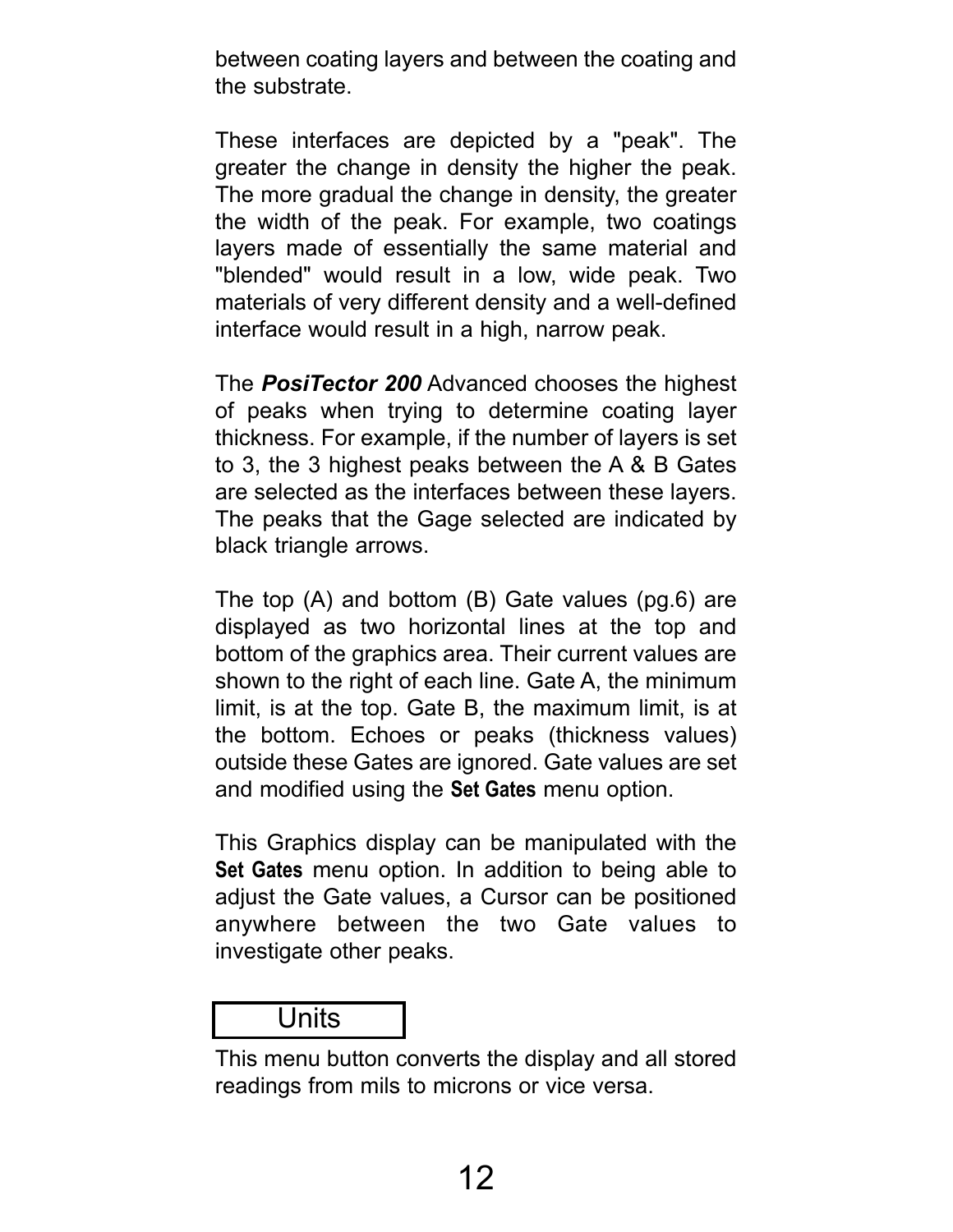### Set Clock

All batches are *date*-stamped when created, and all measurements are *time*-stamped (24 hour format) when stored into these batches. It is therefore important to keep both the date and time current using this menu button. Alternatively, the date and time can be automatically updated when the gage is connected to *PosiSoft* using the **Gage Utilities -> Set Clock** function in *PosiSoft.*

### **Measuring Multiple Layers Measuring Multiple Layers**

Layers

Advanced models only

Advanced models of the *PosiTector 200* are capable of numerically displaying up to 3 individual layer thicknesses in a multi-layer system.



To setup the Gage for multi-layer coatings:

- 1. Select **Layers** from the **Cal Settings** menu.
- 2. Select the number of layers using the  $(-)$  and  $(+)$  buttons. Press  $\binom{n}{n}$  to accept the value.



### NOTE:

Before setting up the Gage for multi-layer measurement, it is recommended that you first take measurements in single layer mode and interpret the results using the **Graphics** option (see pg.11)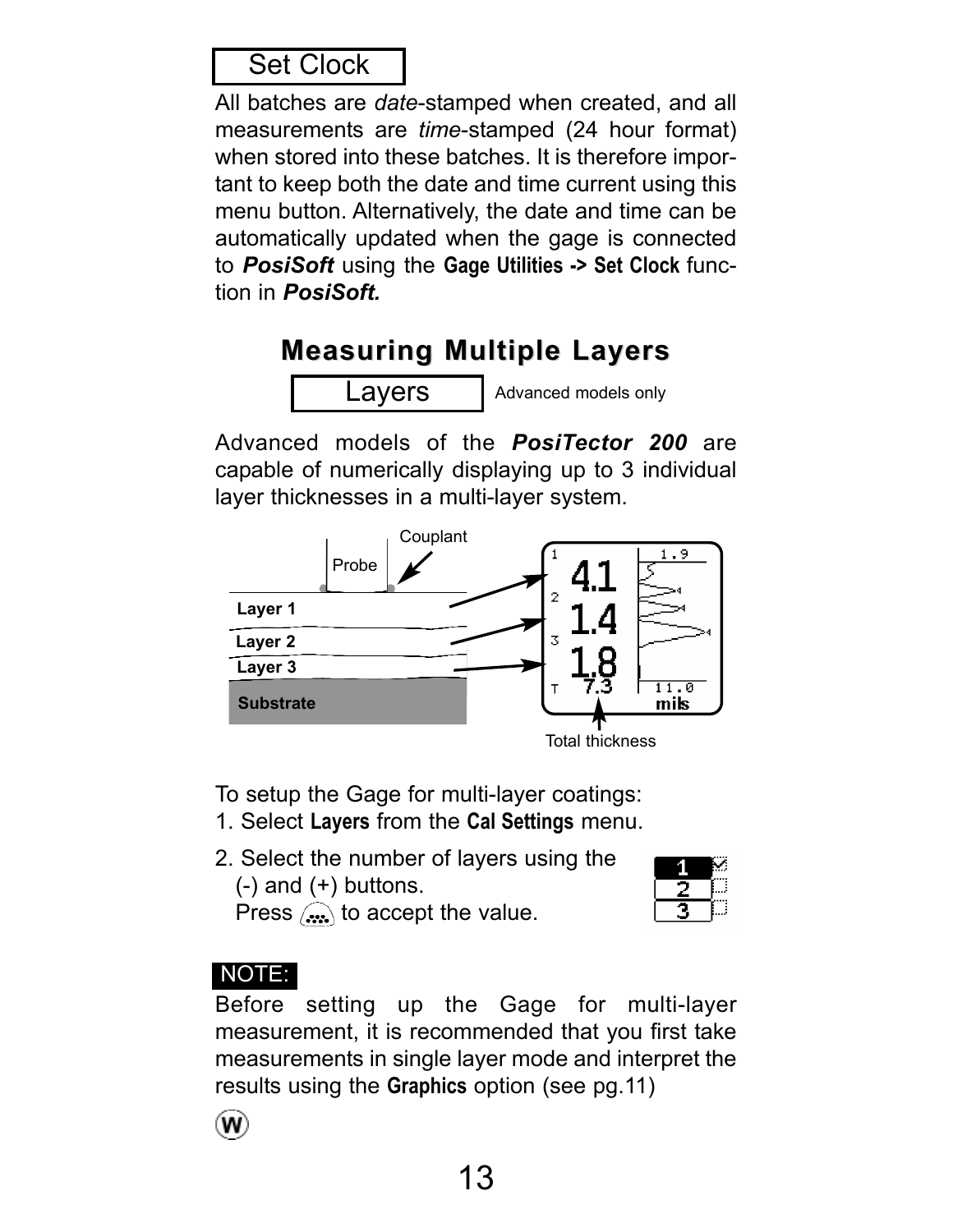### **Available Options vailable Options**

A variety of accessories are available to help you get the most from your **PosiTector 200** coating thickness gage.  $(\mathbf{W})$ 

### **Calibration, V Calibration, Verification and erification and Adjustment Adjustment**

Three steps ensure best accuracy…

- 1. **Calibration**  typically done by the manufacturer or a qualified lab
- 2. **Verification** of Accuracy as done by the user
- 3. **Adjustment**  to a known thickness

#### **Calibration**

Calibration is the controlled and documented process of measuring traceable calibration standards and verifying that the results are within the stated accuracy of the Gage. Calibrations are typically performed by the Gage manufacturer or by a certified calibration laboratory in a controlled environment using a documented process. (W)

#### **Verification**

Verification is an accuracy check performed by the user using known reference standards. A successful verification requires the Gage to read within the combined accuracy of the Gage and the reference standards. (W)

#### **Adjustment**

*Adjustment*, or *Calibration Adjustment*, is the act of aligning the Gage's thickness readings to match that of a known reference sample in order to improve the accuracy of the gage on a specific coating. (pg.8)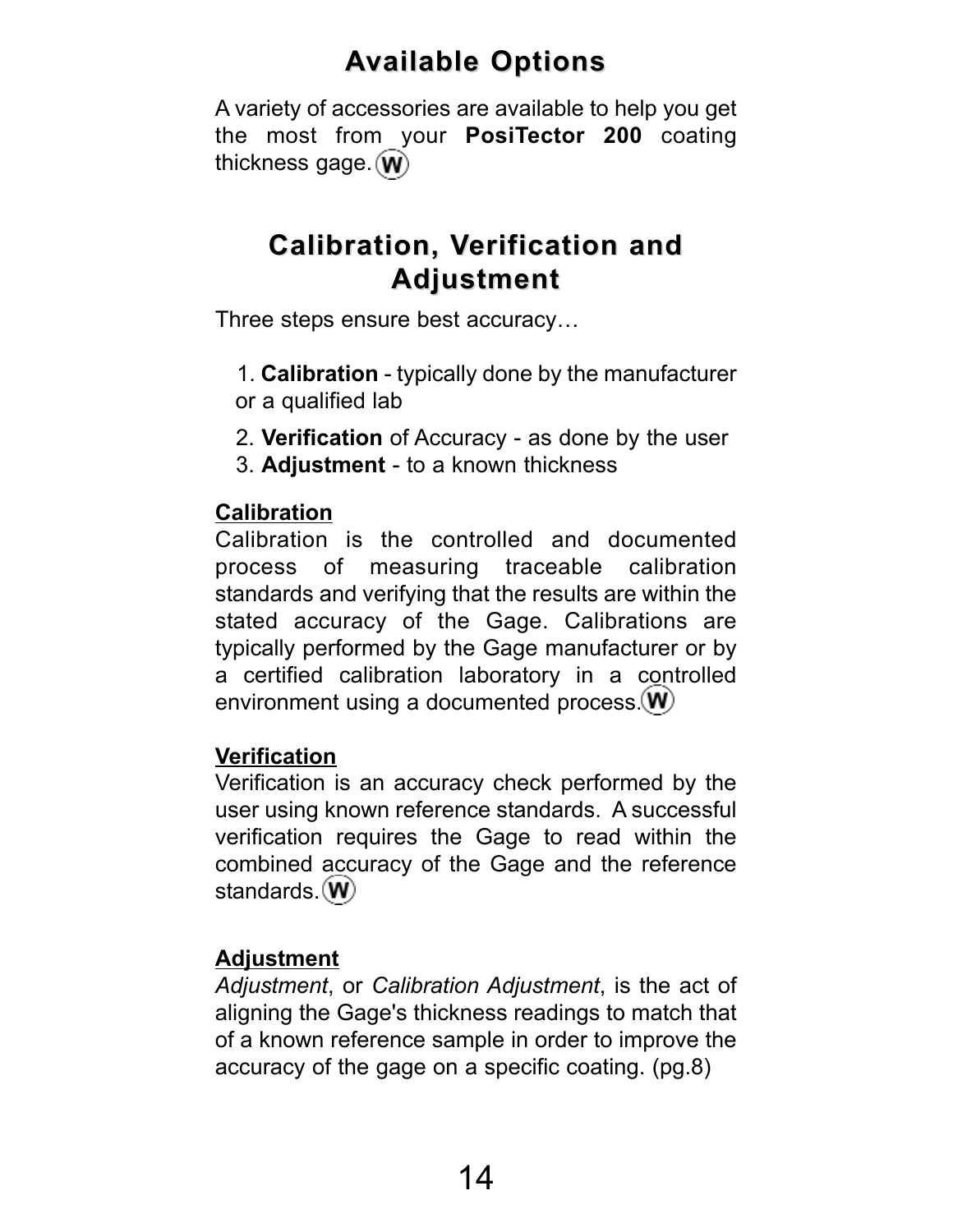The *PosiTector 200* is factory calibrated. But in order for it to take accurate thickness measurements of a particular material it might be necessary to adjust the gage for that material. To determine if an adjustment is necessary for your application, measure a sample of known thickness of the coating material to be measured. If the average of a series of measurements is not close to the expected thickness, adjust to the expected thickness. Samples should be flat, smooth and as thick or thicker than the maximum expected thickness of the piece to be tested.

### **Application Notes Application Notes**

The *PosiTector 200* uses an ultrasonic principle to measure coating thickness of most coatings on most substrates. An ultrasonic signal is a very high frequency sound wave. Like the echoes you hear when you shout in a large hall or canyon the *PosiTector 200* listens for echoes from acoustic boundaries within your application.

The *PosiTector 200* probe emits a high frequency sound pulse that travels into the coating via a coupling gel and reflects from ANY surface that is different in density. Coating thickness readings are obtained by measuring the time taken for the ultrasonic signal to propagate from the probe to the coating/substrate interface and back. The travel time is divided by two and multiplied by the velocity of sound in the coating to obtain the thickness of the coating. The strength of the reflected signal from the coating/substrate interface determines the ability of the instrument to measure the thickness of the coating. Since most applications are not homogeneous the gage will "hear" many echoes when placed on a coating/substrate. The instrument "hears" ALL reflections within the measurement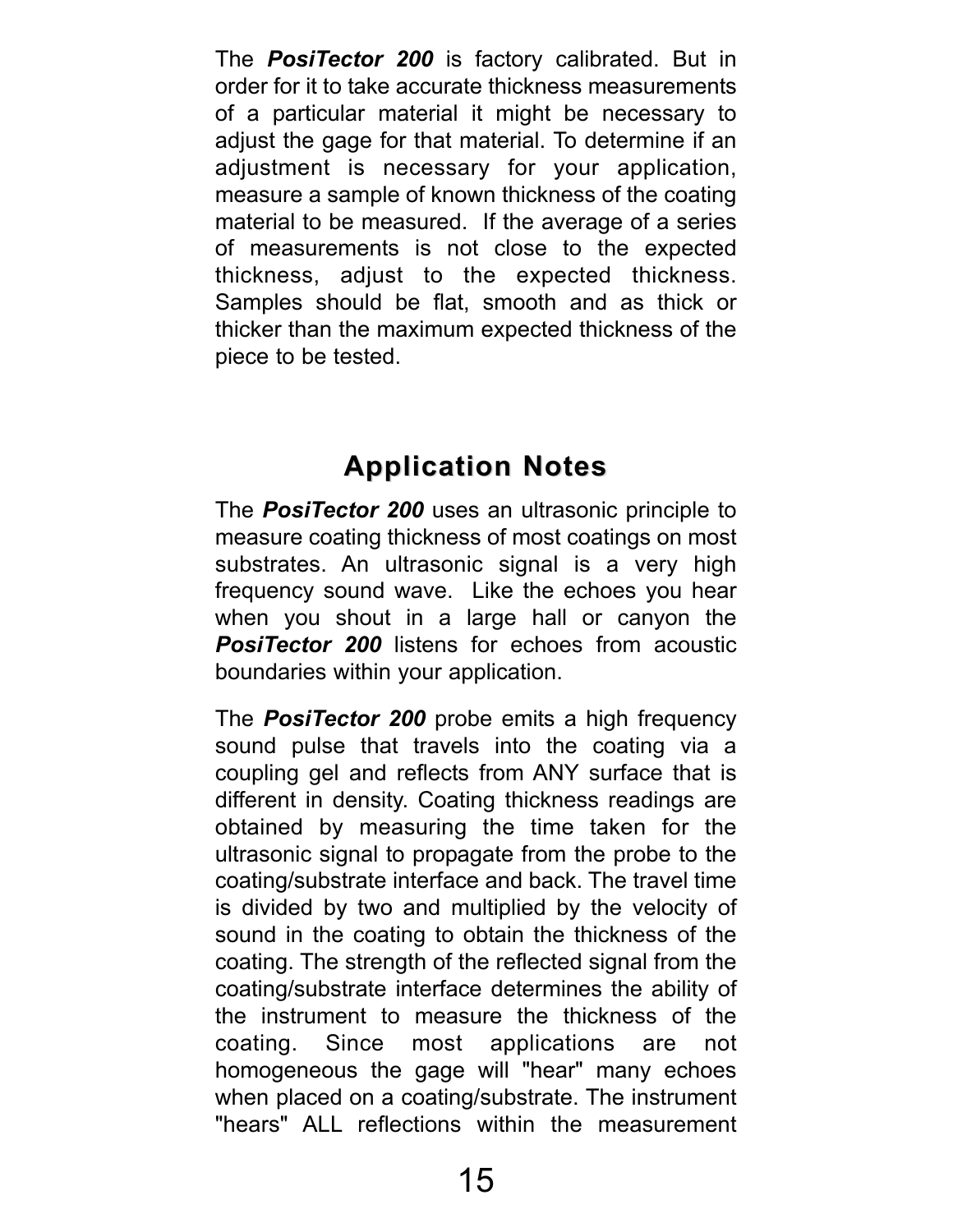limits of the gage and assumes the largest "echo" is the coating/substrate echo (single coating applications only). Adjustable measurement Gates have been provided for the user to force the instrument to ignore echoes from unwanted boundaries within the sample. Several examples below help to illustrate the use of Gates for specific applications.

#### **Measurement of coatings with rough surfaces.**

When rough coatings are measured, the gage typically identifies the thickness from the top of the coating peaks down to the substrate (#1). Couplant fills the voids between the probe and the coating (#2) creating an additional interface. If echoes from the couplant/coating interface (#2) are stronger than the coating/substrate interface (#1), an adjustment (increase) of Gate **A** may be required for the gage to display the weaker (#1) echo.



#### **Measurement of dense (hard) coatings.**

A significant echo occurs at the probe/coating interface. The relative strength of this echo compared to the coating/substrate echo requires that Gate **A** be increased.

#### **Measurement of total thickness in multi-layer coating applications.**

Multiple coating/coating/substrate interfaces may generate several echoes. The user may need to adjust Gates to ignore echoes from coating/coating interfaces. (W)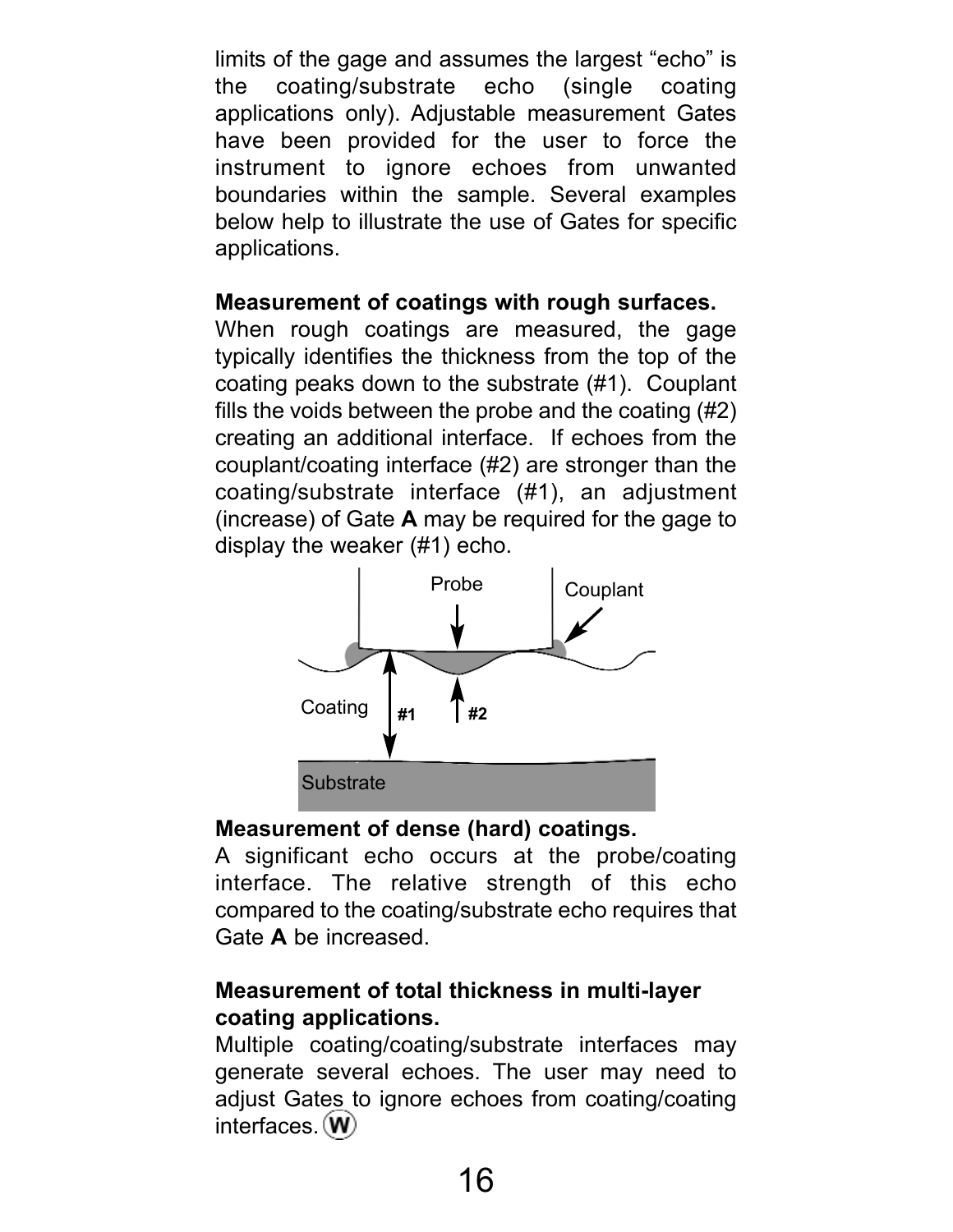### **Troubleshooting roubleshooting**

#### **Gage does not turn on**

Make sure the  $+$  and  $-$  battery terminals are positioned properly and that fresh Alkaline batteries are being used.

#### **Gage powers up but fails to stay on**

Replace batteries with fresh Alkaline batteries. If problem persists return Gage for service.

#### **Gage readings are much lower than expected**

Gage may be measuring surface roughness. Raise the value of Gate **A**. See pg.6

#### **Gage readings are much higher than expected**

Gage may be measuring both the coating and substrate. Lower the value of Gate **B**. See pg.6

#### **Gage does not yield accurate or consistent results**

See the Set Gates (pg.6) and Adjustment (pg.8) sections to ensure the gage has been optimized for your application. Check the Gage on traceable standards.

#### **Gage displays an error message while attempting probe ZERO**

Make sure to hold the probe in the air and ensure the probe is free of couplant. If problem persists, note the



error message and contact our technical support department.

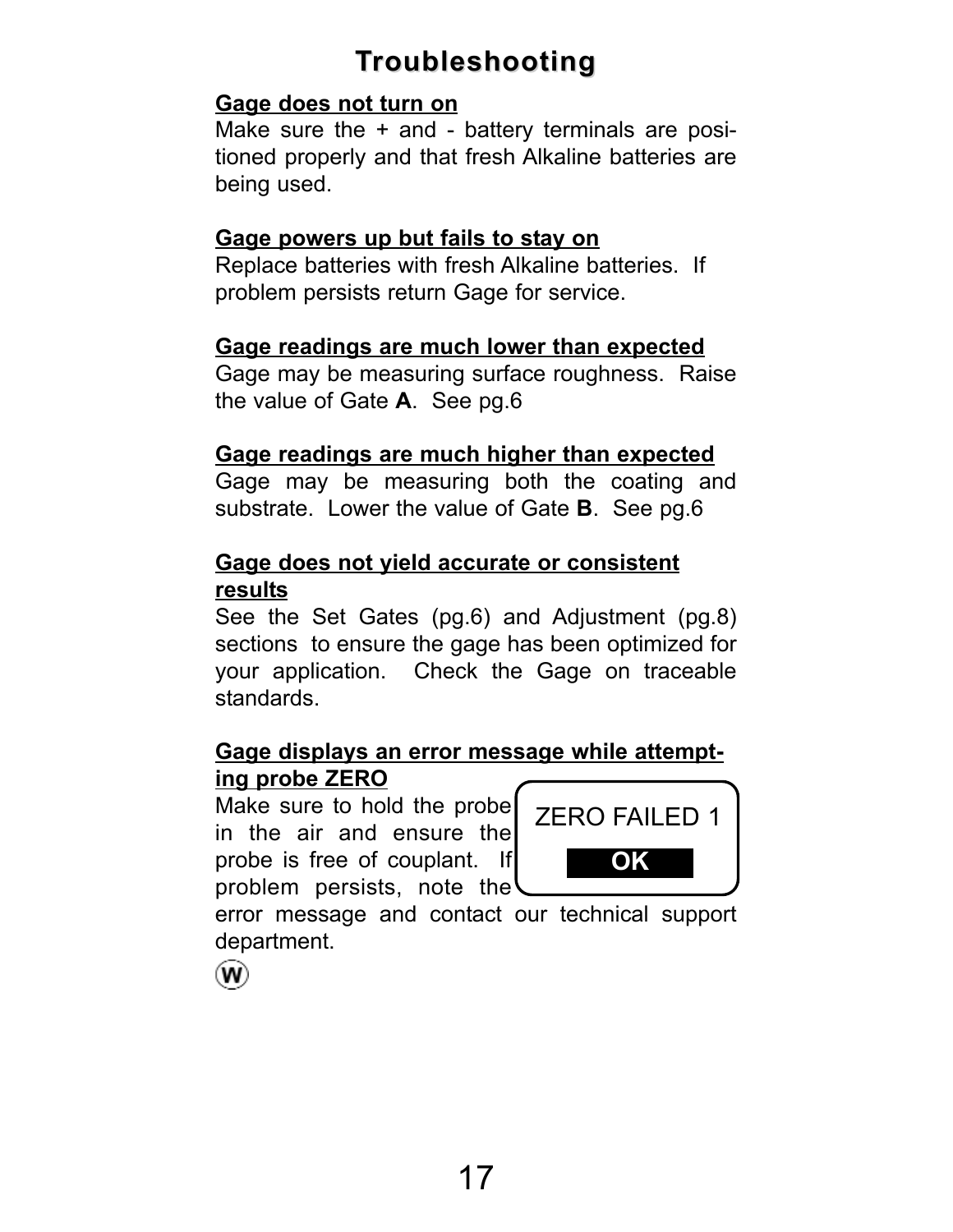### **Changing The Batteries Changing The Batteries**

The battery icon  $\Box$  displays a full bar with fresh alkaline batteries installed. As the batteries weaken, the bar will be reduced. When the battery icon is low  $\Box$ , the Gage can still be used, but the batteries should be changed at the earliest opportunity. USE ONLY "AAA" ALKALINE BATTERIES. Nickel-cadmium and nickel-metal hydride rechargeable batteries will work but the Gage may appear to have weak batteries.

To retain all user settings and stored memory readings, only replace the batteries after the Gage has automatically powered-down.

### **Returning for Service Returning for Service**

Before returning the Gage for service…

- 1.Install new Alkaline batteries in the proper alignment as shown within battery compartment.
- 2.Examine the probe tip for dirt or damage.
- 3.Perform a **Reset** (pg.11) and a **Zero** (pg.5)
- 4.Place a plastic shim onto a hard surface (i.e. glass) and attempt a measurement. (see pg.5)

If you must return the Gage for service, describe the problem fully and include measurement results, if any. Be sure to also include the gage, probe, your company name, company contact, telephone number and fax number or email address.

Website: www.defelsko.com/support

### **Technical Data**

Conforms to: ASTM D6132 and ISO 2808

Gage body dimensions:

(146 x 64 x 31 mm) 5.75" x 2.5" x 1.2"

Temperature Range: 0 to 40°C (+32° to +104°F)

18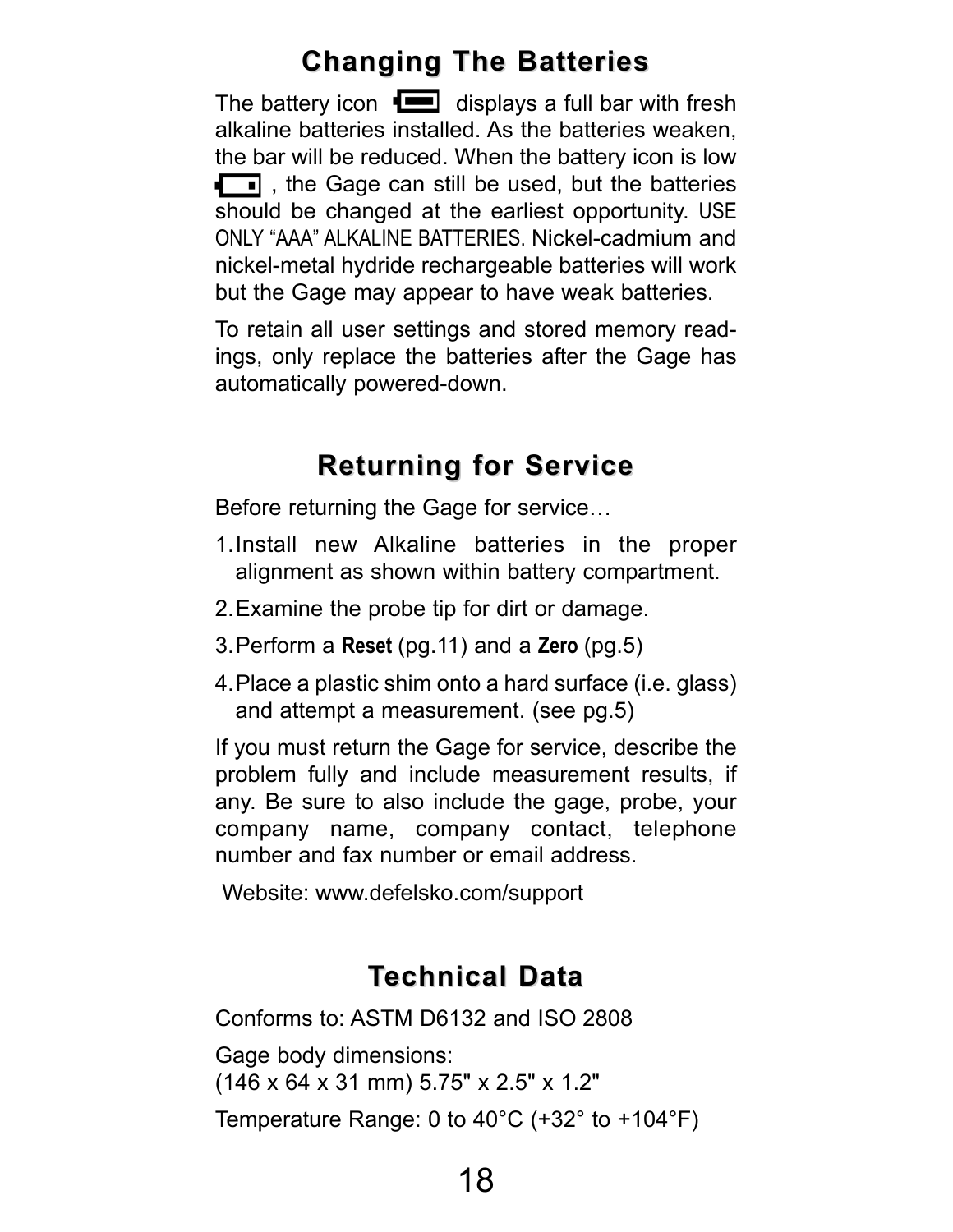| Probe | Measuring Range*                  |  |
|-------|-----------------------------------|--|
|       | 13 - 1000 microns (0.5 - 40 mils) |  |
|       | 50 - 3800 microns (2 - 150 mils)  |  |

\*Range limits apply to polymer coatings only.  $\langle W \rangle$ 

Accuracy:  $\pm$  (2 microns + 3% of reading)  $\pm$  (0.1 mils  $+$  3% of reading)

### **Warranty**

DeFelsko fully warrants its products against defects in workmanship or materials under normal use for a period of two years from date of purchase. In the event that an instrument is believed to be defective, return the product with proof of purchase to your dealer. If upon DeFelsko's inspection of the instrument, it is determined in our sole discretion that the returned instrument is defective as to workmanship or material, the instrument will be repaired or replaced at DeFelsko's sole option.

In no event shall DeFelsko be liable for any indirect, special, incidental or consequential damages.

The warranty is voided if the Instrument has been opened.

Data subject to change without notice.